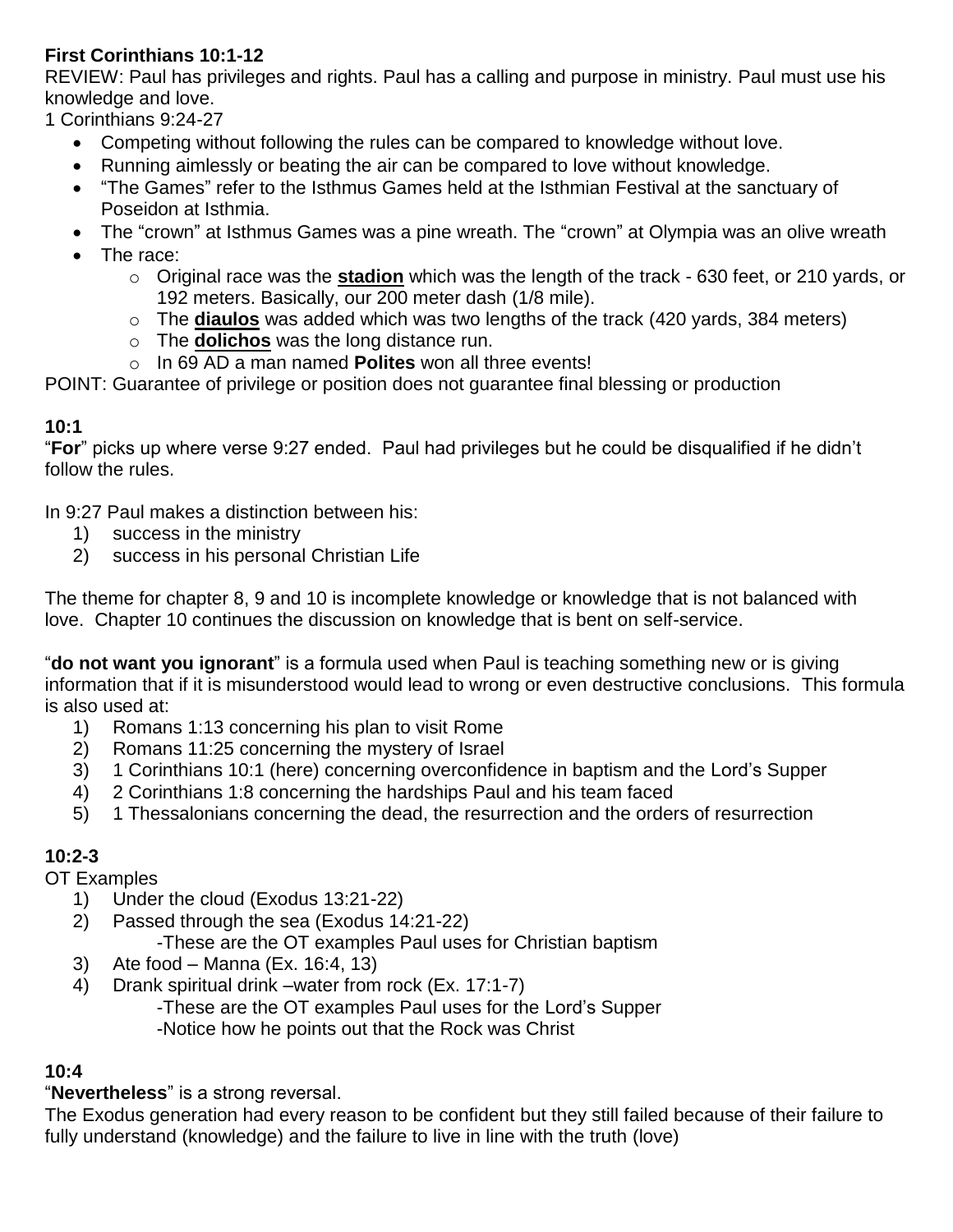# **10:5**

"scattered" is καταστρωννυμι or "katastronnumi" and it means "to strike down like a hurricane." Translation: "their corpses littered the dessert"

Their sins:

- 1) idolaters (Ex. 32:6)
- 2) Sexual immorality (Nu. 25:1-3)
- 3) Testing the Lord (Nu. 21:5-6; Ps. 78:18) –try to see how far you can go and God still allow it or not punish you.
- 4) Grumble (Num. 16)
- These four sins are a sample of the many sins of the Exodus generation. But, the reason they are listed here is that they are four of the sins that the Corinthians where repeating.
- The Corinthians were involved in **idolatry** and **sexual immorality** as already mentioned in First Corinthians.
- They were also trying to see how far they could live in the world and still be "Christian". This **is testing God**.
- Finally, they were **grumbling against Paul** and his consistent voice that was calling them back to the apostolic revelation and godly standard.

## **10:6**

"These things happened as examples" could read "These things happened as a type of us".

In other words, this could be saying that what the "fathers" of our faith did in the wilderness is exactly what we do today.

The pattern or typology is presented in three levels:

- 1) Spiritual Food and Entrance into Baptism
- 2) Sinful actions
- 3) Judgment

The result was that they did not fulfill God's plan (entering Canaan) and so they did not receive any eschatological rewards.

| <b>Israel in Wilderness</b>      | <b>Corinthians in Church Age</b>        |  |  |  |
|----------------------------------|-----------------------------------------|--|--|--|
| <b>Spiritual Food and Drink:</b> | <b>Spiritual Food and Drink:</b>        |  |  |  |
| Manna and Water from Rock        | The Bread and The Cup                   |  |  |  |
| Baptism:                         | Baptism:                                |  |  |  |
| The Cloud and The Sea            | <b>Water and Into Christ</b>            |  |  |  |
| Sin:                             | Sin:                                    |  |  |  |
| Idolatry, Sexual Immorality,     | Pagan Temples, Sexual Sins,             |  |  |  |
| <b>Tempted Lord, Grumbled</b>    | Tempting the Lord, Talking against Paul |  |  |  |
|                                  |                                         |  |  |  |
| Judgment:                        | Judgment:                               |  |  |  |
| 23,000 Died.                     | ????                                    |  |  |  |
| killed by snakes,                |                                         |  |  |  |
| killed by the destroying angel   |                                         |  |  |  |
| Reward:                          | Reward:                                 |  |  |  |
| <b>None</b>                      | ????                                    |  |  |  |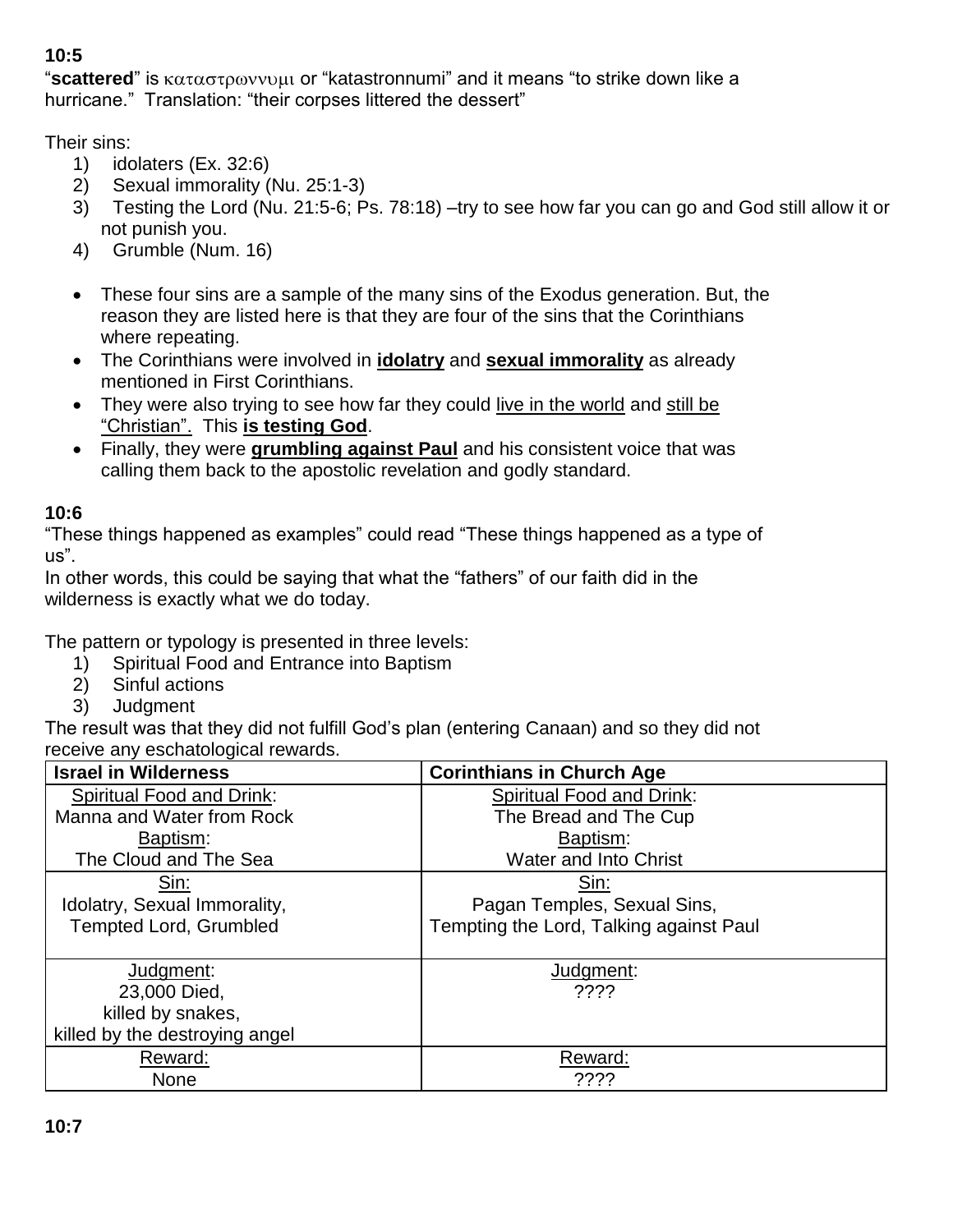**"Do not be"** is  $\gamma \nu \varepsilon \sigma \theta \varepsilon$  present middle imperative. The present imperative with the negative is often used to stop an action in progress. It would then be translated as "do not continue" and would mean "stop doing this."

Notice how Paul simply has to allude to these examples and not teach or re-teach the OT stories to an ignorant crowd. In most modern churches in the west these stories would have to be taught first before they could be used as "examples" and "warnings." How can we say we follow the Lord when we do not even know his style of language or the examples he has laid down for us to follow or be warned by.

In this first example Paul chooses a portion of the golden calf story that includes the part about sitting "down to eat and drink". This is exactly what the Corinthians were arguing for the right to do. Paul's issue with them is that they were "eating and drinking" in the temples while participating in feasts for the pagan gods. Paul could have mentioned any part of the story which is 35 verses long in Exodus chapter 32. Paul chose the second half of verse 6 to use as an example for the Corinthians of eating in the presence of an idol.

The result: 3,000 died at the hands of the Levites (32:28) and more died in the plague (32:35).

"**pagan revelry**"  $\pi \alpha_1 \zeta \epsilon_1 v$  "paidzein" means to play, to amuse one's self, to dance.

- 1) in other OT verses this verb is found in the LXX to refer to cultic dancing:
	- a. 1 Sam 18:7 The woman of Israel dancing when David returned from battle.
	- b. 2 Sam. 6:5, 21 David danced or "celebrate" in NIV
	- c. 1 Chronicles 13:8 David danced ("celebrate")
	- d. 1 Chronicles 15:29
- 2) in the Exodus 32 story this also included:
	- a. shouting (32:17)
	- b. singing (32:18)
	- c. dancing (32:19)
- 3) in the story of Baal of Peor (Balaam) Numbers 25:1-3 eating before the gods involved sexual immorality.

### **10:8**

Second, sexual immorality is mentioned.

This was clearly one of the problems of the Corinthians:

- 1) 5:1-5
- 2) 5:10-11
- 3) 6:9-10
- 4) 6:12-20

Idol worship that combines eating and sexual immorality is a consistent theme throughout scripture:

- 1) Numbers 25:1-9 Baal-Peor included both during idol worship
- 2) The above example with the golden calf involved both
- 3) In 1 Corinthians 6:12-20 Paul refers to the image of the body being the temple and of it being "joined" to a prostitute.
- 4) Every mention of "idol food" in the NT mentions sexual immorality
	- a. Acts 15:29
	- b. Rev. 2:14, 20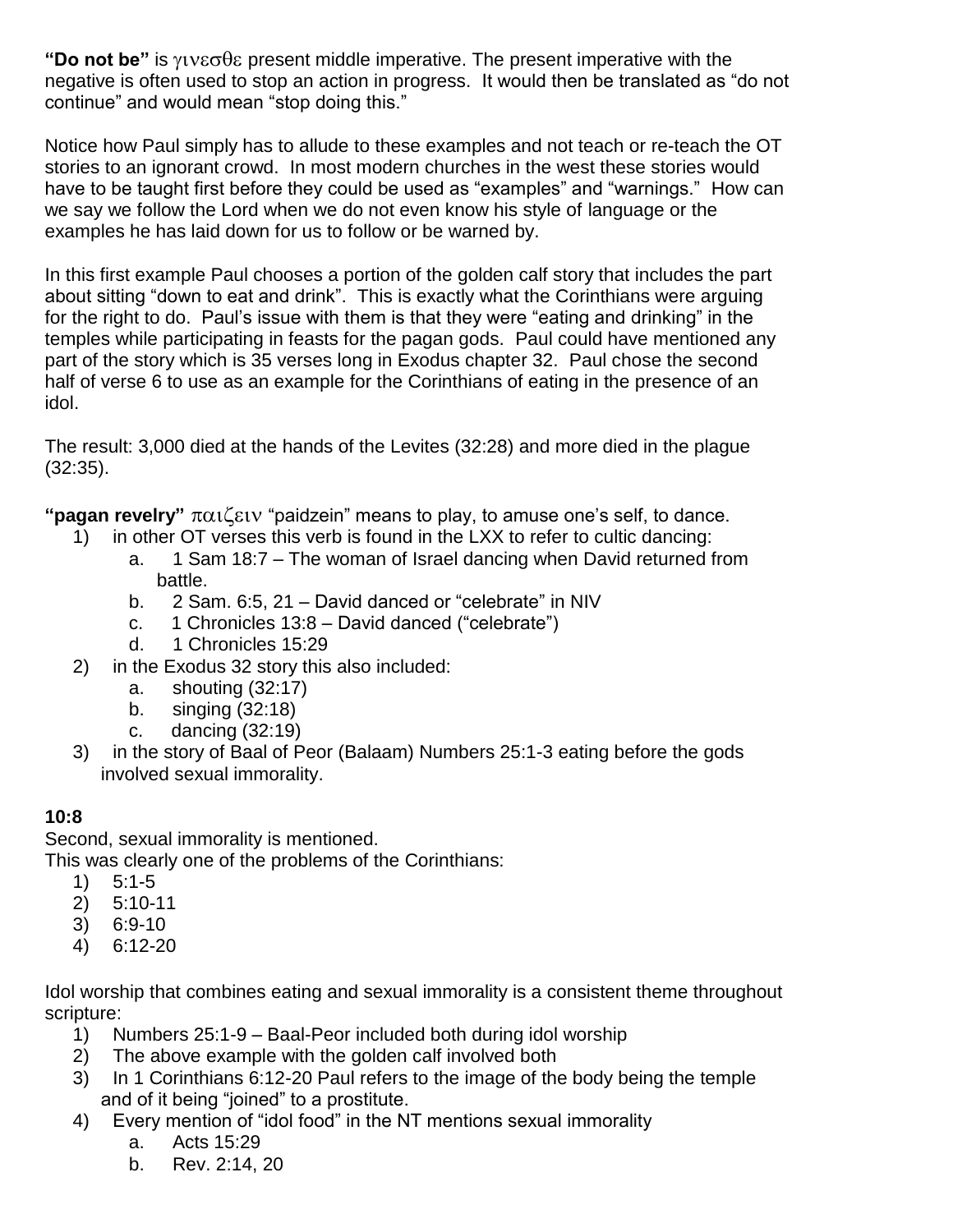## **10:9**

Third, "test the Lord"

The reference to being punished by snakes tells us that Paul is referring to Numbers 21:4- 7 where it says Israel "grew impatient on the way; they spoke against God and against Moses."

# **10:10**

The fourth sin mentioned refers to the issue in the wilderness that caused grumbling. God did not provide the usual food but instead provided manna. The people wanted more than the manna.

This may be similar to the Corinthian's grumbling against Paul and his previous letter that forbid them to participate in the cultic meals in the temple. The food that they had been provided and the food that they could not have caused them to grumble against the Lord and Paul just like Israel grumbled against the Lord and Moses.

# **10:11**

"**on whom the fulfillment of the ages has come"** is saying that God's plan, the OT and the people of Israel were all pointing to the end and their purpose will culminate in the end.

The "ages" are the successive periods in human history.

"**We**" are that people. We are the people of the end. When history is fulfilled we will still be standing with the Lord.

## **10:12**

"**So then**" means Paul is getting ready to tie up the illustration of Israel's privileges and their failures.

"**you think you are standing firm**" refers back to verses 10:1-5 of Israelites who thought they were standing firm and they were *if* they had heard the word and obeyed. If they think they are secure from baptism and communion they had better start looking at what happened to the examples from Israel's history.

If they are thinking they can continue with the idolatry and remain in God's will they had better look at the examples.

The Corinthians appear to be using this line of knowledge for they were eating in an idol's temple in 1 Cor. 8:10:

*"We know that an idol is nothing at all in the world and that there is no God but one.*  $" - 1$  Cor. 8:4

## **10:13**

This verse serves two purposes:

- 1) a continuation of the warning
- 2) a word of encouragement and hope

The encouragement is that though the Corinthians face many trials, tests and temptations God will always provide a way. The problem is reintroduced in 10:14, though. For this promise to take affect the people must "flee from idolatry." In other words, God will provide a way out and strength, but you must use that strength to flee sin, not continue in it and test God.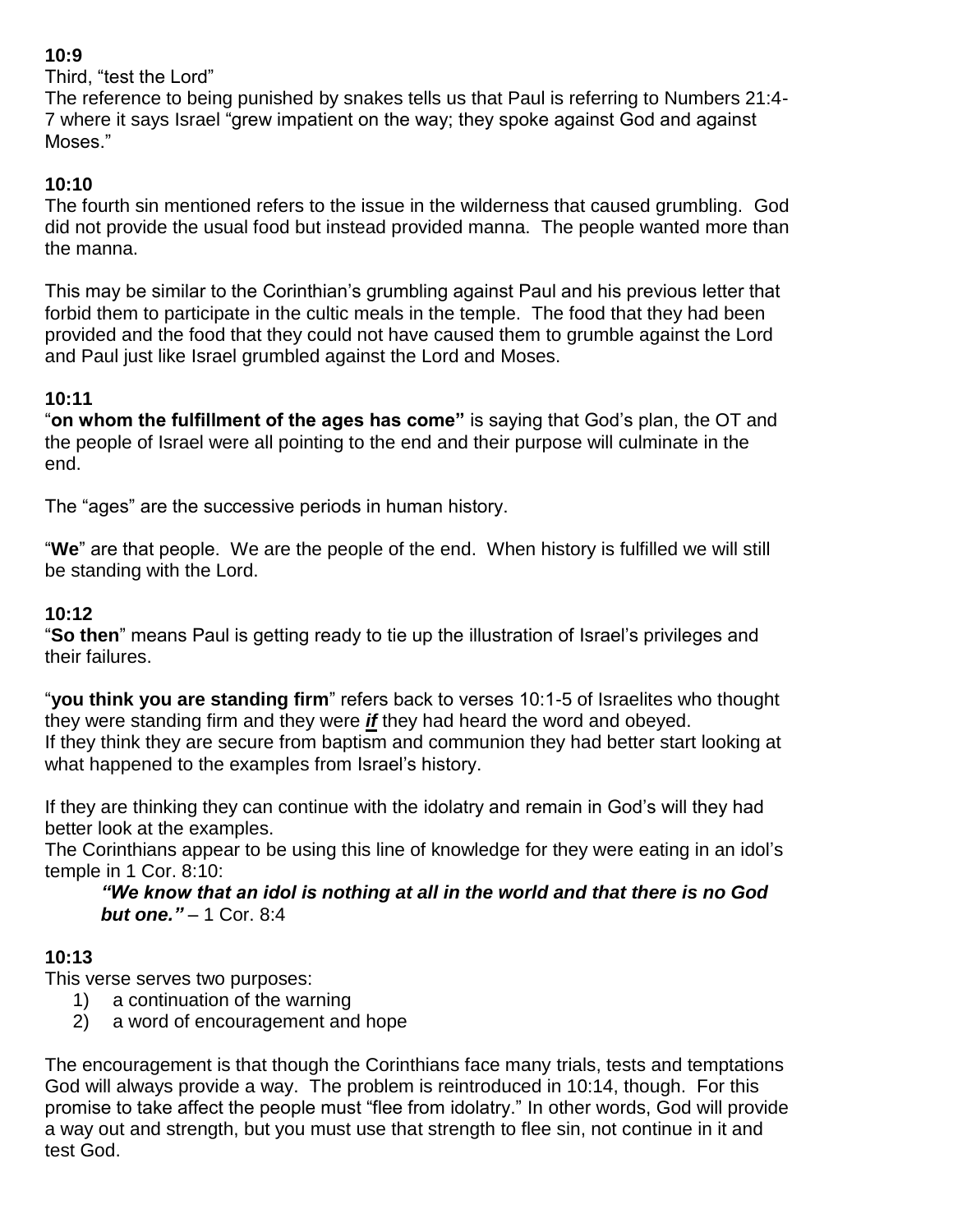Two ways of receiving help from God:

- 1) You will not be tested beyond what you can bear.
- 2) When you are tempted God will provide a way out.

In 10:14 Paul gives them a clue as to how to deal with the temptation of idolatry: Flee!!

|     | Αλλα ποιησει | $\sigma$ <sup>D</sup> | τω πειρασμω                          | και <b>την</b> | εκβασιν                 |
|-----|--------------|-----------------------|--------------------------------------|----------------|-------------------------|
| But |              |                       | will make <b>with the</b> temptation |                | also <b>the</b> way out |

του δυνασθαι υπενεγκειν to be able to endure

Notice that temptations and ways out come in pairs.

We see this from the Greek word  $\sigma$ uv (with) and the two articles  $\tau$  (one before "temptation" and another before "way out")

"With" "the temptations" comes "the way out"

This "fleeing" of a public sacrifice would create a tension for public officials who were expected to attend and participate in the sacrifices.

### **First Corinthians 10:14-22**

Paul brings to an end here the discussion he began in 8:1, "Now about food sacrificed to idols."

Paul's conclusion includes these points:

- 1) A cultic meal or the Lord's Supper is a sacred meal focused on fellowship with the deity.
- 2) The deity who is honored at a cultic meal is present.
- 3) Idolatry is a demonic experience

This corrects the now obvious false teaching of the Corinthians already mentioned:

- 1) Idols are nothing (8:4-6) so:
	- a. It does not matter what you eat (Application: the Corinthians can eat meat sacrificed to idols.)
	- b. It does not matter where you eat it (Application: the Corinthians can eat in the temples of idols)
- 2) Corinthians can eat in cultic meals of the idols as long as they also eat at the Lord 's Table.

## **10:14 - An absolute prohibition**

"Therefore" indicates Paul is going to take all that was just said and bring it to a conclusion. Paul has just stated the following:

- 1) Chapter 8 The Corinthians have knowledge and freedoms but they are being used in a self-serving way
- 2) Chapter 9 Paul has rights as an apostle but he tempers those rights with love and concern for others. The rights and positions do not guarantee success or approval.
- 3) Chapter 10 Example of Israel who had knowledge and position. These proved useless to them because they did not obey God. Their sacred meals and sacred drink did not help them when they disobeyed God.
- 4) Then Paul says in Chapter 10:14, "Therefore . . ."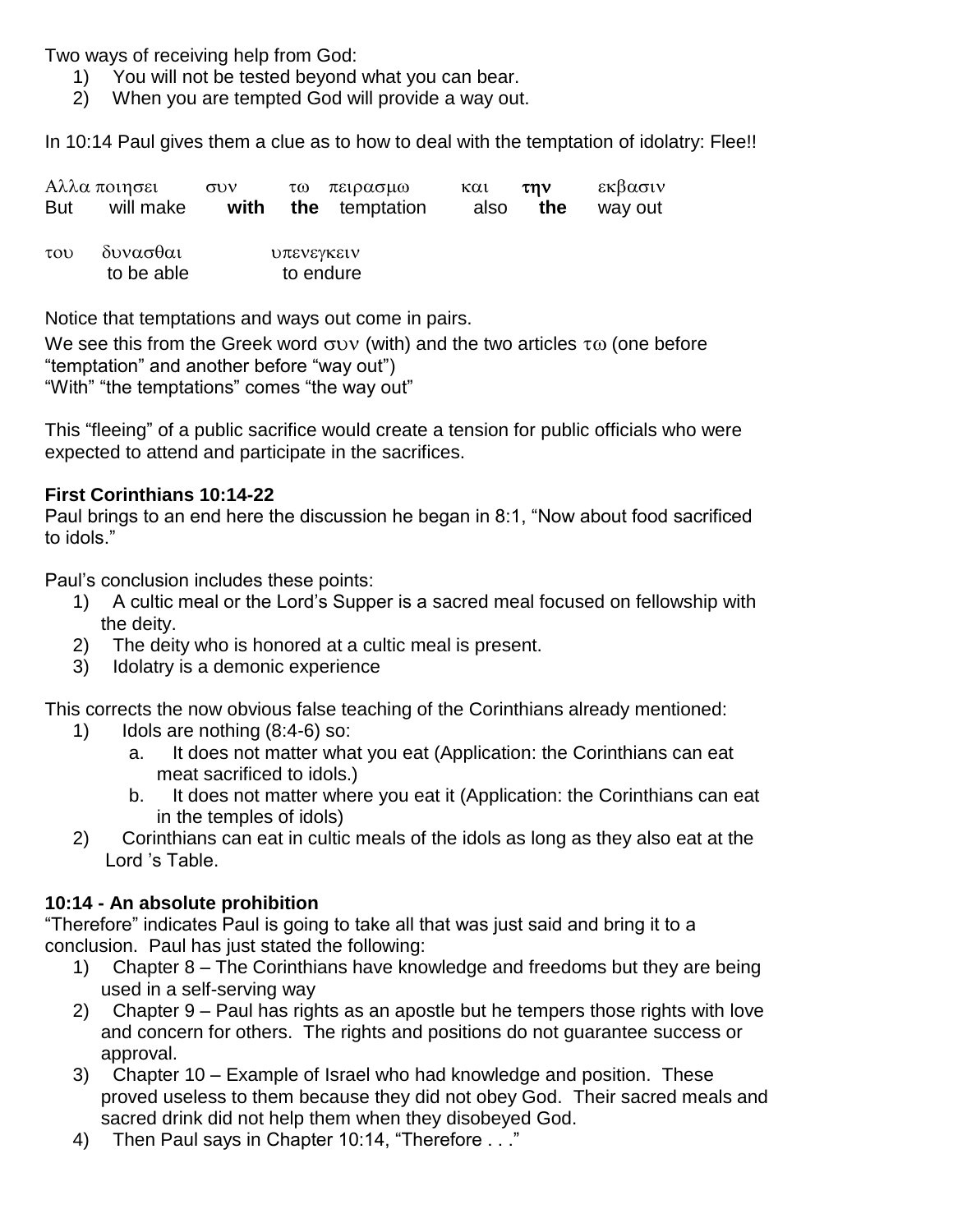The conclusion of chapter 8-10 – Flee from idolatry

Notice the use of "dear friends". Paul is concerned with the Corinthians success. Fleeing, in this case, was God providing a way out of your temptation mentioned in 10:13.

#### **10:15 – Paul appeals to their own good sense**

Verse 14 is abrupt and to the point.

Now Paul begins to support his decision with obvious information:

- 1. The reasonable basis of chapters 8-10
- 2. The Corinthian's Experience with the Lord's Supper
- 3. Another OT example
- 4. Demonic presences
- 5. The Lord isn't willing to share

Paul does consider them to be "sensible people". In 11:13 and 14:20 he tells them to "judge for themselves". What he means there is they are "sensible" enough to agree that Paul is right! In 4:10 he used this in a sarcastic tone.

#### **10:16 – Paul appeals to their own experience with the Lord's Supper**

We can learn a lot of what Paul believes about the Lord' Supper in these verses but not everything he believes because the topic here is the cultic meals and not the Lord's Supper.

The word "**participation**" in the NIV is the word  $\kappa$ <sub>0</sub> volvationally in the Greek, which means "fellowship, or participation". The basic meaning is "to share with someone in something." The use of this word appears to be suggesting by Paul that there was a kind of fellowship or bonding of the worshipper with the deity at these feasts including the feast of the Lord's Supper

The "cup of thanksgiving" is the  $3<sup>rd</sup>$  of four cups of wine drank at the Passover meal.

Also, the deity is assumed to be present at the feast or the Lord's Supper.

The eating is not causing the fellowship, but is a celebration of the fellowship with the Lord which is seen in the believers being together. In other words the fellowship is with the Lord and is seen in the one loaf and in the union of one group of believers

"The cup of thanksgiving" should be "the cup of blessing." "The cup of blessing" was a Jewish term that referred to the last prayer of a meal. It was the cup that the Lord used at the Last Supper to introduce the New Covenant

### **10:17 – Paul appeals to the unity or oneness of the believers as a group.**

### **10:18 – Paul appeals to the OT example of Israel**

This comes from the people eating their tithe in the presence of the Lord in Deuteronomy 14:22

"People of Israel" is literally "Israel according to the flesh" and is used to refer to the Jews of Paul's day who were still sacrificing on the Temple Mount.

This was similar to the pagan meals that followed a sacrifice. The Jewish people would follow the sacrifice with a meal also.

**10:19-20** – The same spiritual realities of the OT continue yet in the NT Idols are not gods, they are demons.